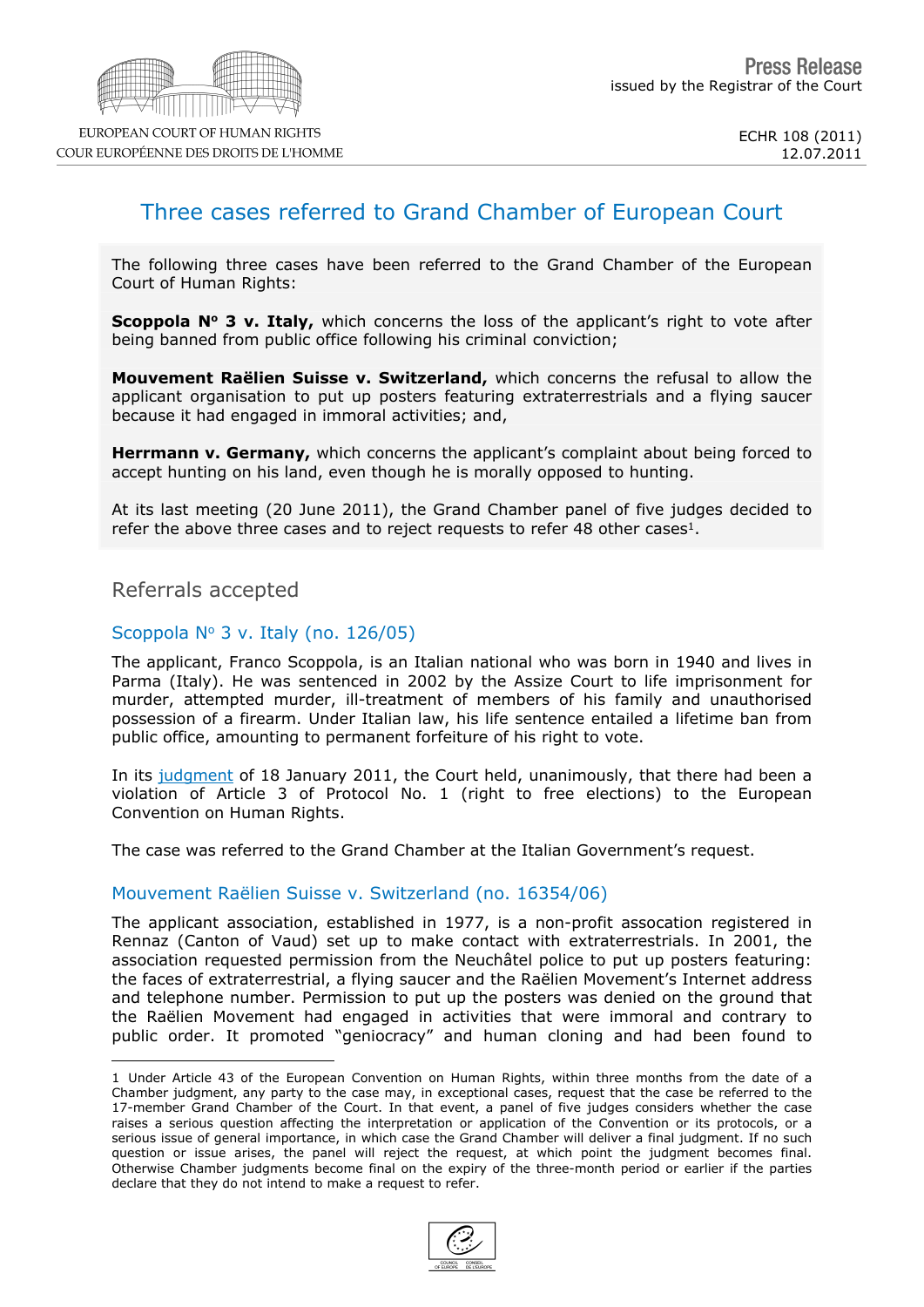"theoretically" advocate paedophilia and incest and had been the subject of criminal complaints about sexual practices concerning children.

In its [judgment](http://cmiskp.echr.coe.int/tkp197/view.asp?action=html&documentId=879858&portal=hbkm&source=externalbydocnumber&table=F69A27FD8FB86142BF01C1166DEA398649) of 13 January 2011, the Court held, by majority, that there had been no violation of Article 10 (freedom of expression) of the Convention.

The case was referred to the Grand Chamber at the applicant's request.

## Herrmann v. Germany (no. 9300/07)

The applicant, Gunter Herrmann, is a German national who was born in 1955 and lives in Stutensee (Germany). As the owner of two plots of land in Rhineland-Palatinate which are smaller than 75 hectares, he is automatically a member of the Langsur hunting association under German Federal Hunting Law (Bundesjagdgesetz). He complains about being obliged to tolerate hunting on his land even though he is morally opposed to hunting.

In its [judgment](http://cmiskp.echr.coe.int/tkp197/view.asp?action=html&documentId=880224&portal=hbkm&source=externalbydocnumber&table=F69A27FD8FB86142BF01C1166DEA398649) of 20 January 2011, the European Court of Human Rights held, by a majority, that there had been no violation of Article 1 of Protocol No.1 (protection of property) or Article 14 (prohibition of discrimination) and no violation of Article 9 (freedom of thought conscience and religion).

The case was referred to the Grand Chamber at the applicant's request.

Requests for referral rejected

Judgments in the following 48 cases are now final<sup>2</sup>:

**Dichev v. Bulgaria** (no. 1355/04), judgment of 27 January 2011;

**Andrle v. the Czech Republic** (no. 6268/08), judgment of 17 February 2011;

**P.K v. Denmark** (no. 54705/08), judgment of 20 January2011;

**S.S and Others v. Denmark** (no. 54703/08), judgment of 20 January 2011;

**T.N and S.N v. Denmark** (no. 36517/08), judgment of 20 January 2011;

**Hoffer and Annen v. Germany** (no. 397/07 & 2322/07), judgment of 13 January 2011;

**Siebenhaar v. Germany** (no. 18136/02), judgment of 3 February 2011;

**Evaggelou v. Greece** (no. 44078/07), judgment of 13 January 2011;

**Nisiotis v. Greece** (no. 34704/08), judgment of 10 February 2011;

**Societe Anonyme Tahleia Karydi Axte v. Greece** (no. 44769/07), judgment of 10 February 2011;

**Metalco BT v. Hungary** (34976/05), judgment of 1 February 2011;

**Gaglione and Others v. Italy** (no. 45867/07), judgment of 21 December 2010;

<sup>2</sup> Under Article 44 § 2 (c) of the European Convention on Human Rights, the judgment of a Chamber becomes final when the panel of the Grand Chamber rejects the request to refer under Article 43.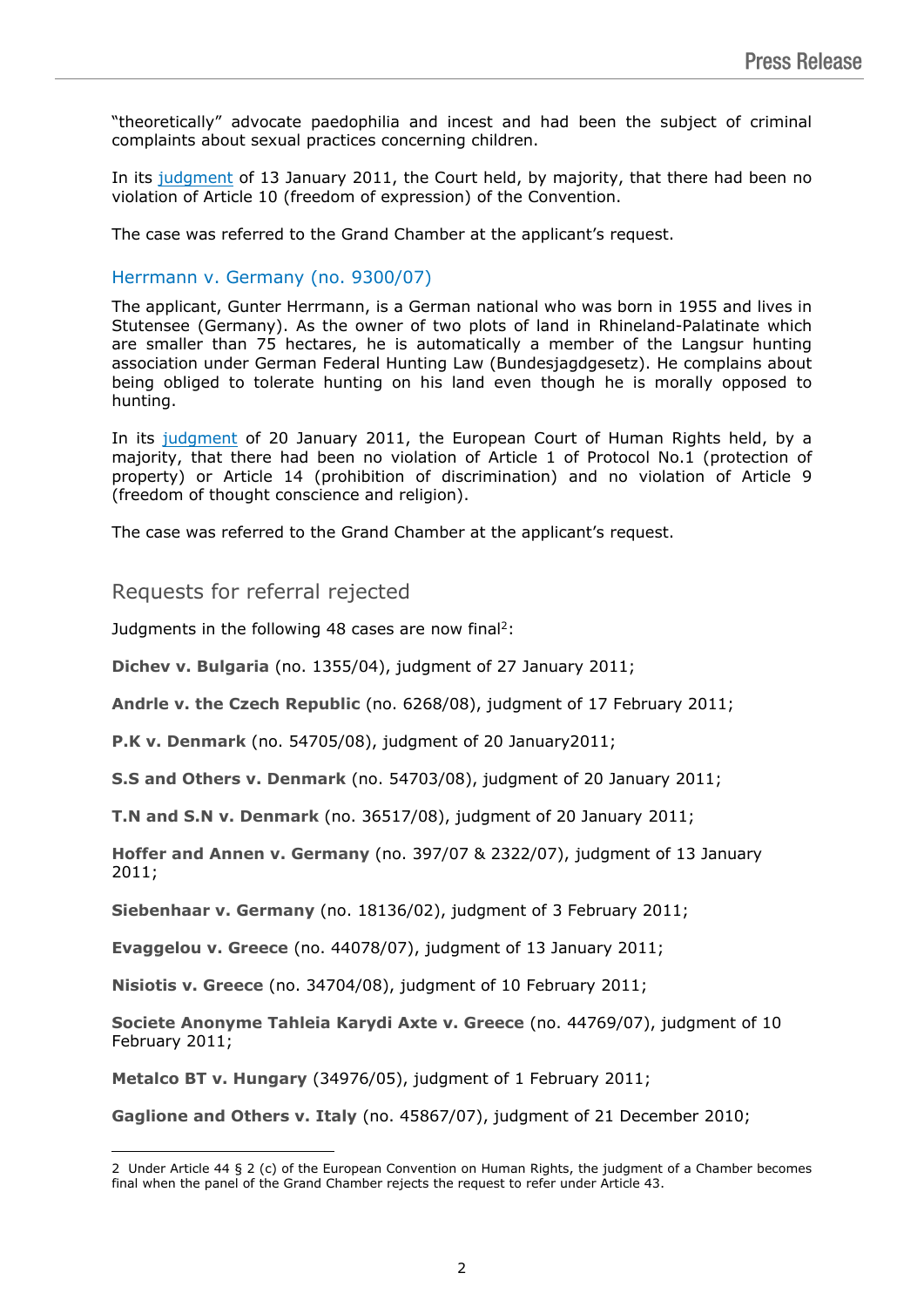**Grossi and Others v. Italy** (no. 18791/03), judgment (just satisfaction) of 14 December 2010;

**Guadagnino v. Italy and France** (no. 2555/03), judgment of 18 January 2011;

**Plaza v. Poland** (no. 18830/07), judgment of 25 January 2011;

**Kupczak v. Poland** (no. 2627/09), judgment of 25 January 2011;

**Dobri v. Romania** (no. 25153/04), judgment of 14 December 2010;

**Silviu Marin v. Romania** (no. 35482/06), judgment (just satisfaction) of 18 January 2011;

**Hacioglu v. Romania** (no. 2573/03), judgment of 11 January 2011;

**Vergu v. Romania** (no. 8209/06), judgment of 11 January 2011;

**Dudarovy v. Russia** (no. 5382/07), judgment of 10 February 2011;

**Malika Dzhamayeva and Others v. Russia** (no. 26980/06), judgment of 21 December 2010;

**Eldar Imanov and Azhdar Imanov v. Russia** (no. 6887/02), judgment of 16 December 2010;

**Gisayev v. Russia** (no. 14811/04), judgment of 20 January 2011;

**Novaya Gazeta v Voronezhe v. Russia** (no. 27570/03), judgment of 21 December 2010;

**Gladkiy v. Russia** (no. 3242/03), judgment of 21 Decembre 2010;

**Igor Kabanov v. Russia** (no. 8921/05), judgment of 3 February 2011;

**Kazmin v. Russia** (no. 42538/02), judgment of 13 January 2011;

**Kononov v. Russia** (no. 41938/04), judgment of 27 January 2011;

**Kozhokar v. Russia** (no. 33099/08), judgment of 16 December 2010;

**Kuzmenko v. Russia** (no. 18541/04), judgment of 21 December 2010;

**Nasukhanovy v. Russia** (no. 1572/07), judgment of 10 February 2011;

**Premininy v. Russia** (no. 44973/04), judgment of 10 February 2011;

**Romokhov v. Russia** (no. 4532/04), judgment of 16 December 2010;

**Soltysyak v. Russia** (no. 4663/05), judgment of 10 February 2011;

**Taymuskhanovy v. Russia** (no. 11528/07), judgment of 16 December 2010;

**Trepashkin v. Russia** (no.2) (no. 14248/05), judgment of 16 December 2010;

**Tumayeva and Others v. Russia** (no. 9960/05), judgment of 16 December 2010;